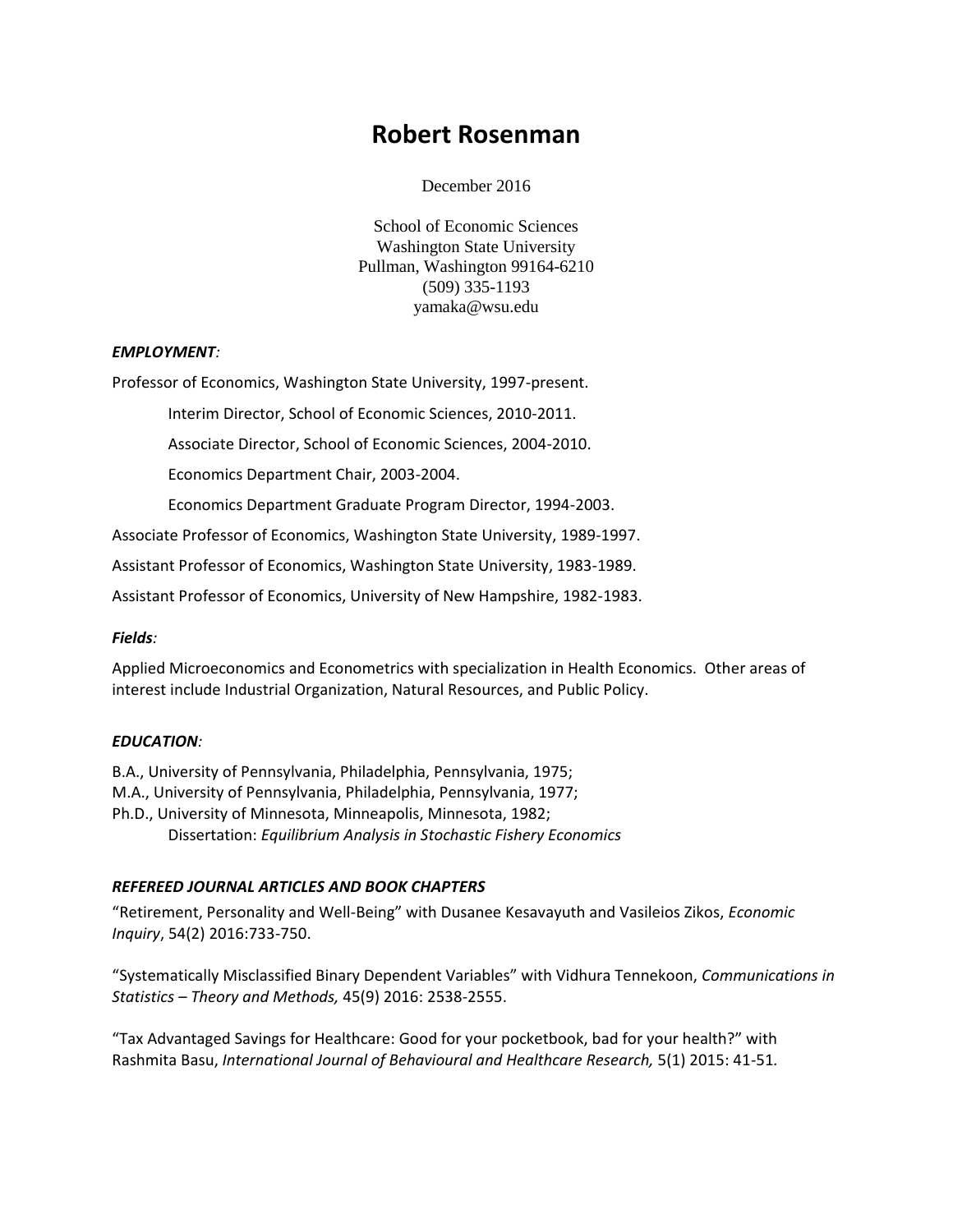"Opioid Misuse Among Adolescents: New Evidence from a Misclassification analysis" with Sean Murphy and Dan Friesner, *Applied Health Economics and Health Policy*, 13(2) 2015: 181-192.

"Pot Calling the Kettle Black: A Comparison of Measures of Current Tobacco Use" with Vidhura Tennekoon, *Applied Economics*, 47(5) 2015: 431-448.

"Personality and Health Satisfaction" with Dusanee Kesavayuth and Vasileios Zikos, *Journal of Behavioral and Experimental Economics*, 54(1) 2015: 64–73.

"Firm Response to the Crises of 2009" with Sean Murphy and Dan Friesner, *International Journal of Social Ecology and Sustainable Development,* 5(1) 2014: 92-110.

"Bidirectional Causality in Oil and Gas Markets" with Marketa Halova Wolfe, *Energy Economics,* 42(1) 2014: 325–331.

"Behold, a Virgin is with HIV! Misreporting Sexual Behaviour among Infected Adolescents" with Vidhura Tennekoon, *Health Economics*, 23(3) 2014: 345-358.

"Altruism and Informal Care" with Rashmita Basu, *International Journal of Social Science Studies*, 2(1) 2014: 70-82.

"On the Demand for Nursing Labor in Hospital Pharmacies" with Sean Murphy and Dan Friesner, *International Journal of Services, Economics and Management*, 5(3) 2013: 179-202.

"Reimbursement and Investment: Prospective Payment and For-Profit Hospitals' Market Share" with Seungchul Lee, *Journal of Industry, Competition and Trade*, 13(4) 2013: 503-518.

"Selection Effects and Prevention Program Outcomes" with Laura Hill, Bidisha Mandal and Vidhura Tennekoon, *Prevention Science*, 14(6) 2013: 557-569.

"Inferring the Incidence of Industry Inefficiency from DEA Estimates" with Dan Friesner and Ron Mittelhammer, *European Journal of Operational Research*, 24(2) 2013: 414-424.

"Patients' Perceptions and Treatment Effectiveness: A Reassessment using Generalized Maximum Entropy" with Dan Friesner and Sean Murphy. *Applied Economics Letters*, 19(13) 2012: 1243-1248.

"Participation in Universal Prevention Programs" with Scott Goates and Laura Hill. *Applied Economics*, 44(2) 2012: 219-228.

"Measuring Bias in Self-Reported Data" with Vidhura Tennekoon and Laura G. Hill. *International Journal of Behavioural and Healthcare Research*, 2, 2011: 320-332.

"Patients' Perceptions and Treatment Effectiveness" with Sean Murphy, Dan Friesner and Jon Yoder, *Applied Economics*, 43(24) 2011: 3275-3288.

"The Public Finance of Healthy Behavior," *Public Choice*, 147(1-2) 2011: 173–188.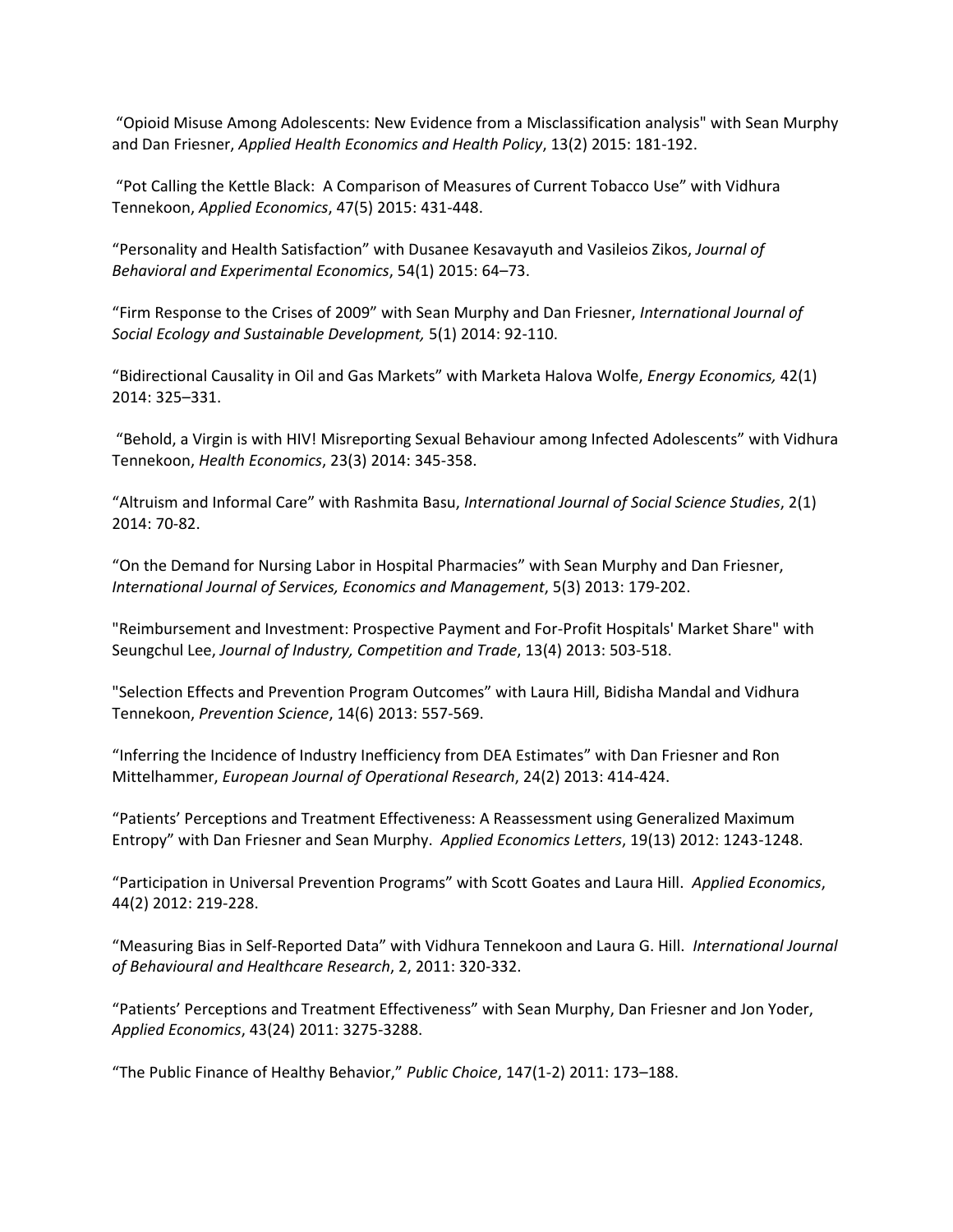"Idiopathic Intracranial Hypertension in the U.S.: the Role of Obesity in Establishing Prevalence and Healthcare Costs" with Dan Friesner, Brenna Lobb and Emanuel Tanne. *Obesity Reviews*, 12(5) 2011: e372-e380. DOI: 10.1111/j.1467-789X.2010.00799.x.

"Measuring Shared Inefficiency Between Hospital Cost Centers" with Sean Murphy, Dan Friesner and Matt McPhereson. *Medical Care Research and Review*, 68(1S) 2011: 55S-74S.

"Productivity Growth and Convergence in U.S. Agriculture: New Cointegration Panel Data Results" with Yucan Liu, Richard Shumway and Eldon Ball, *Applied Economics*, 43(1) 2011: 91-102.

"A Cautionary Note on the Use of Perceived Pain Scores in Health Outcomes Research" with Sean Murphy, Dan Friesner and Janet Raisor. *International Journal of Behavioural and Healthcare Research*, 2(2) 2010: 123-135.

"Detecting Selection Effects in Community Disseminations of Universal Family-Based Prevention Programs" with Laura Hill and Scott Goates, *American Journal of Public Health*, 100(4) 2010: 623-630.

"Are Hospital Pharmacies More Efficient if They Employ Nurses?" with Dan Friesner and Matt Mcpherson. *Economic Bulletin*, 30(1) 2010: 1-14.

"The Economic Impact of Pharmacy Practice Graduates on a Regional Economy: Some Estimates from Eastern Washington" with Dan Friesner and Carl S. Bozman, *American Journal of Pharmaceutical Education*, 73(3) 2009: Article 46.

"Determining Factors in the Treatment Choice of Patients with Hypertension with Complications and Secondary Hypertension" with Sean Murphy and Dan Friesner, *International Journal of Health Care Quality Assurance*, 22(4) 2009: 322-339.

"Do Hospitals Practice Cream Skimming" with Dan Friesner. *Health Services Management Research*, 22(2009): 39-49.

"Efficiency of Thai Public Hospitals During the Introduction of National Health Insurance Program," with Rajitkanook Amy Puenpatom, *Health Care Management Science*, 11(2008): 319-338.

"Are Hospitals Seasonally Efficient? Evidence from Washington State," with Dan Friesner and Matthew McPherson, *Applied Economics*, 40(2008): 699 – 723*.* 

"Perceived Need and Actual Demand for Health Insurance in Rural China," with Hong Wang, *China Economic Review*, 18(2007): 373-388.

"Welfare Recipient Work Choice and In-Kind Benefits in Washington State," with Dan Axelsen, Dan Friesner and Hal Snarr, *Applied Economics*, 39(2007): 1021-1036.

"Does a Single Casemix Index Fit all Hospitals? Empirical Evidence from Washington State," with Dan Friesner and Matthew McPherson, *Research in Healthcare Financial Management*, 11(2007): 35-55.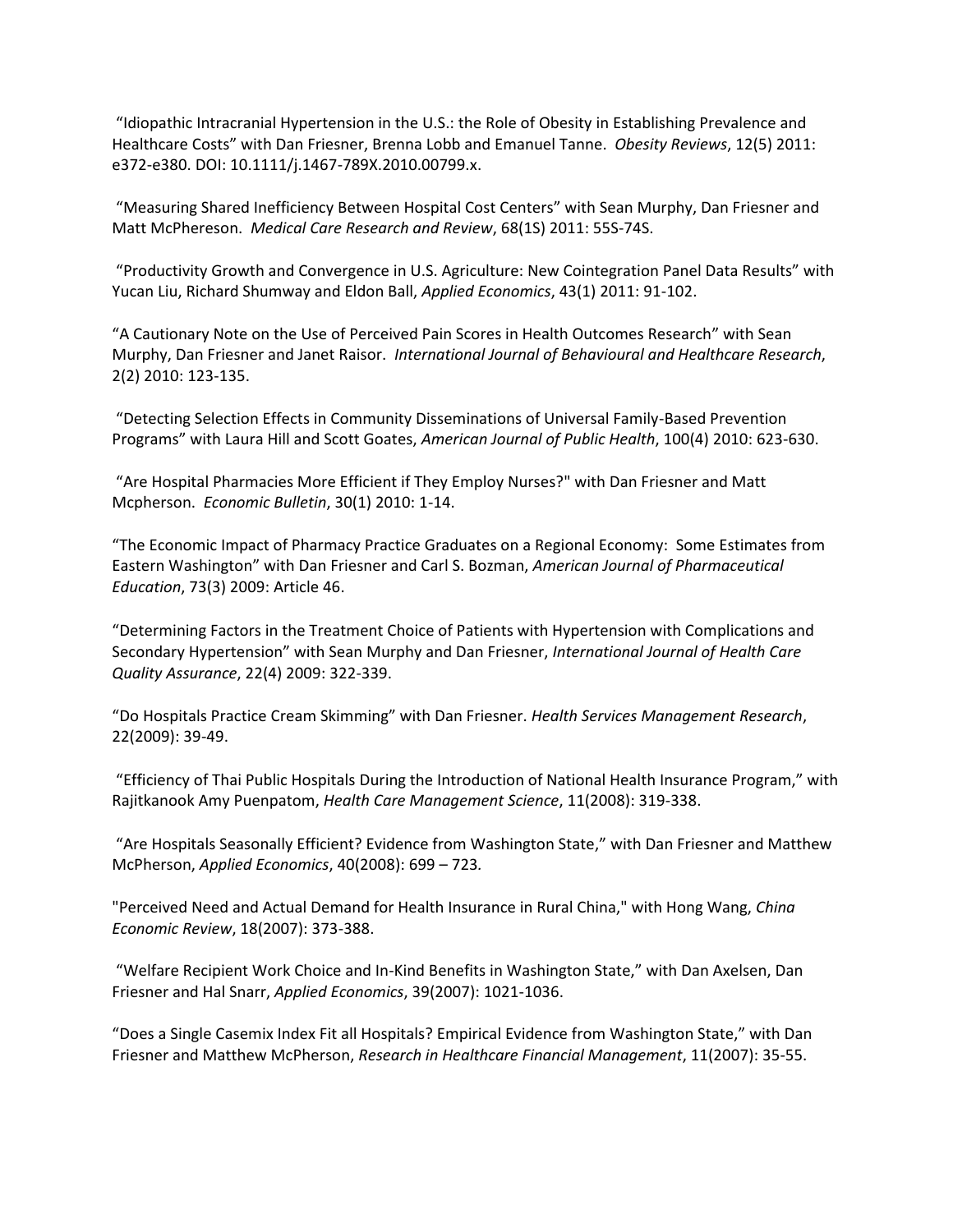"Do Public Health Policies Reduce the Spread of Infectious Diseases or Merely Induce Substitution?" with Dan Friesner and Peter Cashel, *International Economics and Finance Journal*, 1(2006): 122-155.

"Do Health Care Providers Quality Discriminate? Empirical Evidence from Primary Care Outpatient Clinics," with Dan Friesner and Chris Stevens, *Eastern Economic Journal*, 31(2005): 649-670.

"Property Rights and Mixed Competition in Health Care: A Counter-Example Revisited," with Dan Friesner and Chris Stevens, *The Journal of Business Economics Research*, 6(2005).

"The Relationship between Service Intensity and the Quality of Health Care," with Dan Friesner, *Health Services Management Research*: 18(2005): 41-52.

"The Effects of Government Reimbursement on Hospital Costs: Some Empirical Evidence from Washington State," with Dan Friesner and Matt McPherson, *Mountain Plains Journal of Business and Economics*, 6(2005): article 2, pp. 22-48.

"Commitment and Discretion in Health Care Policy Making," with Dan Friesner, BEP *Topics in Economic Analysis & Policy*: 1(2004):article 5.

"Scope and Scale Inefficiencies in Physician Practices," with Dan Friesner, *Health Economics*: 13(2004):1091-1116.

"Nonprofit Cost Adjusting with Quality as a Private Good," with Dan Friesner, *Applied Economics*: 36(2004):511-523.

"Inpatient-Outpatient Cost Shifting in Washington Hospitals," with Dan Friesner, *Health Care Management Science*, 7(2004):17-26.

"A Dynamic Property Rights Theory of the Firm," with Dan Friesner, *International Journal of the Economics of Business*, 9(2002): 311-333*.*

"Buying Healthcare Quality with Grants and Donations," with Tong Li, *Health Care Management Science*, 5(2002): 25-32.

"Cost Shifting Revisited: The Case of Service Intensity," with Dan Friesner, *Health Care Management Science*, 5(2002): 15-24.

"Estimating Hospital Costs with a Generalized Leontief Function," with Tong Li, *Health Economics*, 10(2001): 523-538.

"The Property Rights Theory of the Firm and Mixed Competition: A Counter Example in the U.S. Healthcare Industry," with Dan Friesner*, International Journal of the Economics of Business*, 8(2001): 437-450.

"Cost Inefficiency in Washington Hospitals: A Stochastic Frontier Approach Using Panel Data," with Tong Li, *Health Care Management Science*, 4(2001): 73-81.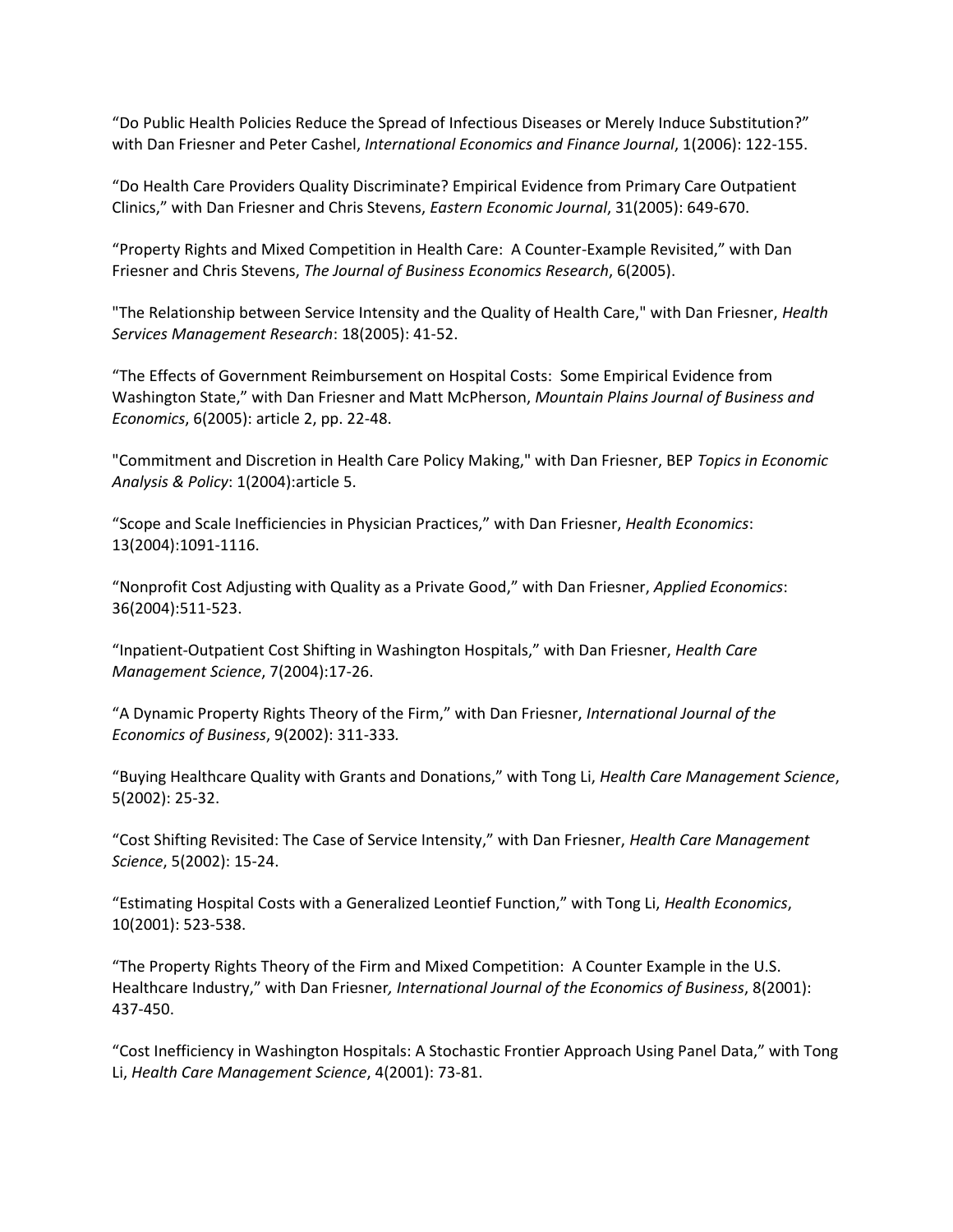"Measuring the economic costs of antimicrobial resistance in hospital settings: Summary of the Centers for Disease Control and Prevention - Emory workshop," with D. Howard, R. Cordell, et.al., *Clinical Infectious Diseases*, 33(2001): 1573-1578.

"Grants and Cost Shifting in Outpatient Clinics," with Tong Li and Dan Friesner, *Applied Economics,*  32(2000): 835-843.

"Causes of Cost Inefficiency in HMOs," with Kris Siddharthan and Melissa Ahern, *International Journal of Health Care Quality Assurance*, 13 (2000): 162-169.

"Data Envelopment Analysis to Determine Efficiencies of HMOs,**"** with Kris Siddharthan and Melissa Ahern, *Health Care Management Science*, 3(2000): 23-29.

"Winning and Management for Streaks,**"** with Rod Fort, *Proceedings of the Joint Statistical Meetings: Section on Statistics in Sports,* (Alexandria, VA: American Statistical Association), 1999.

"Streak Management,**"** with Rod Fort, in John Fizel, Elizabeth Gustafson and Lawrence Hadley (eds.) *Sports Economics: Current Research* (Westport, CT: Praeger Publishers), 1999.

"Using Revealed Preference to Evaluate the Reservation Wage and the Value of Leisure," with Phyllis Isley, *Litigation Economics Digest*, 3(1998): 61-67.

"The Impact of Ownership on Health Services in HMOs," with Melissa Ahern and Kris Siddharthan, *Health Manpower Management*, 6(1997): 216-222.

"Output Efficiency of Health Maintenance Organizations in Florida," with Melissa Ahern and Kris Siddharthan, *Health Economics*, 6(1997): 295-302.

"An Economic Analysis of the Value of Lost Health," with Phyllis Isley, *Journal of Legal Economics*, 7(1997): 26-47.

"Predictors of HMO Efficiency," with Melissa Ahern, et. al. *Applied Economics*, 28(1996): 1381-1390. (Anbar "Citation of Excellence" for Research Implications.)

"Laboratory-Based Experimental and Demonstration Initiatives in Teaching Undergraduate Economics," with Scott Cardell, Rodney Fort, et. al., *AEA Papers and Proceedings*, 86(1996): 454-459.

"Rethinking the Value of Lost Health," with Rodney Fort, *Journal of Legal Economics*, 5(Spring/Summer 1995): 63-73.

"Health Plan Effects on Inpatient Resource Use: Some Contrary Evidence About IPAs," The *Journal of Socio-Economics* (formerly *The Journal of Behavioral Economics*) 22(1993): 131-140.

"Another Look at the Study of Regulatory Forms and Outcomes," with Rodney Fort, The *Journal of Economic Education*, 24(1993): 39-52.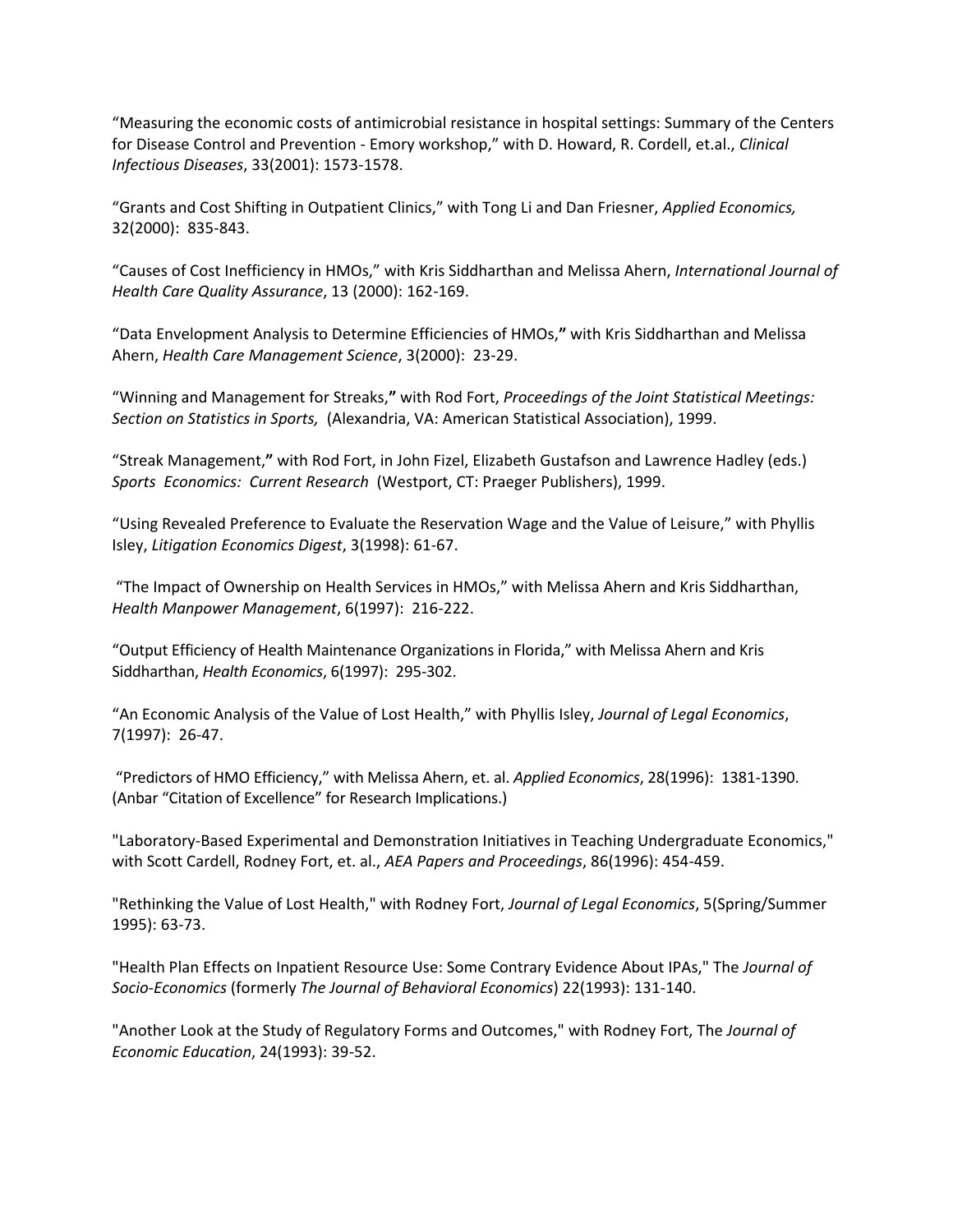"Perception Costs and NIMBY," with William Budd and Rodney Fort, *The Journal of Environmental Management*, 38(1993): 185-200.

"The Facilitation of Nuclear Siting: Compensation Lessons from Japan," with Rodney Fort and William Budd in George Hinman and Thomas Lowinger (eds.), *Nuclear Power at the Crossroads.* Boulder, CO: International Research Center for Energy and Economic Development, (1993).

"Economic Value of Restricted Fringe Benefits: A Reply," *The Journal of Forensic Economics*, 5(1992): 173-176.

"The Correct Value of Social Security Contributions in Personal Injury and Wrongful Death Settlements," with Rodney Fort, *The Journal of Forensic Economics*, 5(1992): 149-158.

"Quality Differentials and Prices: Are Cherries 'Lemons'?" with Wesley Wilson, *The Journal of Industrial Economics*, 39(1991): 649-658.

"Restricted Fringe Benefits and Their Economic Value in Personal Injury and Wrongful Death Settlements," *The Journal of Forensic Economics*, 4(1991): 215-224.

"Impacts of Recreational Fishing on the Commercial Sector: An Empirical Analysis of Atlantic Mackerel," *Natural Resource Modeling*, 5(1991): 239-258.

"Risk Externalities, Compensation, and Nuclear Siting in Japan," with William Budd and Rodney Fort, *The Environmental Professional* 12(1990): 208-213.

"Perceptions, Fear and Economic Loss: An Application of Prospect Theory to Environmental Decision Making," with William Budd and Rodney Fort, *Policy Sciences* 21(1988): 327-50.

"Fishery Regulation Under Rational Expectations and Costly Dynamic Adjustment," with Charles H. Whiteman, *Natural Resource Modeling*, 1(1987): 297-320.

"Structural Modeling of Expectations and Optimization in a Fishery*," Natural Resource Modeling*, 2(1987): 245-258.

"The Optimal Tax for Maximum Economic Yield: Fishery Regulation Under Rational Expectations," *Journal of Environmental Economics and Management*, 13(1986): 348-362.

"Predictable Behavior in Financial Markets: Some Evidence in Support of Heiner's Hypothesis," with Fred R. Kaen, *American Economic Review*, 76(1986): 212-220.

"An Empirical Test of Overshooting and Undershooting in the Foreign Exchange Markets," with George Hachey and Fred R. Kaen, *Midwestern Journal of Business and Economics*, 1(1985): 28-37.

"Memory in Commodity Futures Contracts," with Billy P. Helms and Fred R. Kaen, *Journal of Futures Markets*, 4(1984): 559-567.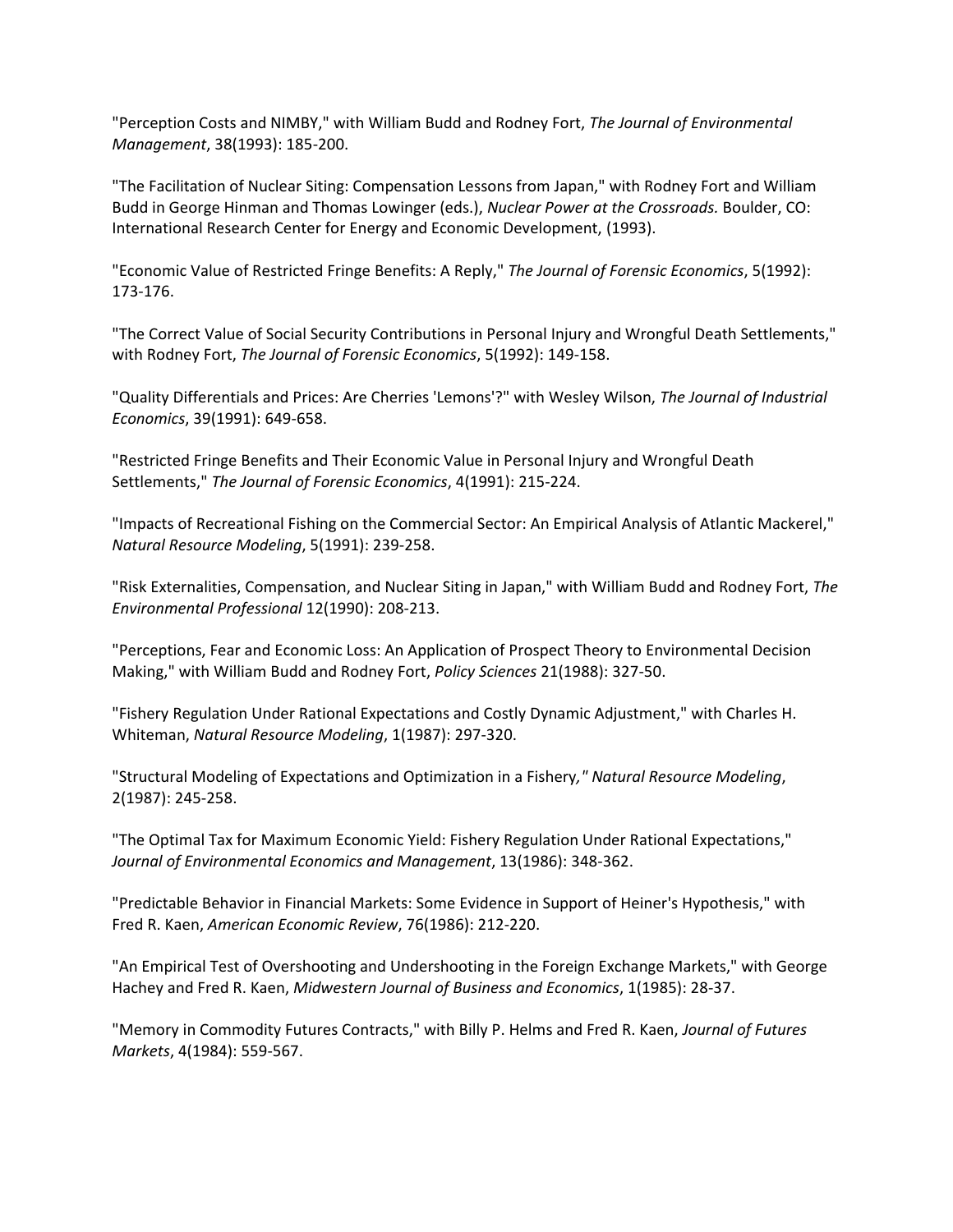## *Reports and Non-refereed Publications*

"Hitting the 'T": Regulating Crop Rotation for Soil Management Policy" *Khon Kaen University Journal of Management Science*, 2(2003): 40-62.

"Medical Practice Data Project 2001, Final Report," with Barry Hicks, Washington State Medical Association, 2001.

"Medical Practice Data Project 2000, Final Report," with Barry Hicks and Joseph Coyne, Washington State Medical Association, 2000.

"Estimating the Value of Health Improvements in Washington and Oregon," with Rajiv Sharma and James. P. Ziliak, Oregon Health Sciences Foundation, 2000.

"Reforming Our Health Care System: Straight Talk About Washington's Health Care Reform Law," *CBE Dividend*, Vol. 10, No. 2, Summer 1994.

"Mental Health Resource Use and Crisis Respite Care, 1990 and 1991," with Rodney Fort and John McRae, Eastern Washington Institute of Mental Health, 1993.

"Final Report of the Ad Hoc Citizens Committee for Community Health Care Needs," Pullman Memorial Hospital, 1991.

"Radon: Residential Attitudes toward the Risk," with Rodney Fort, George Hinman, and Philip Wandschneider, *Energy Efficiency in Buildings*, (American Council for an Energy Efficient Economy, 1990).

"Review of 'Hospital Consolidation Analysis Report'," with Rodney Fort, Pullman Memorial Hospital, 1989.

"Market Power, Cost-Shifting, and the Provision of Medical Services in Spokane, WA," with Rodney Fort and William Hallagan*, Proceedings of the 23rd Annual Pacific Northwest Regional Economic Conference*, 1989.

"Optimal Resource Policy with Feedback from States: The Case Under Rational Expectations, A Summary" *Natural Resource Modeling and Analysis*, Anthony T. Charles and George N. White III, editors, by the Centre for Resource Systems and Analysis, 1989.

*Spokane Quarterly Employment and Wage Income Forecasts*, Spokane Economic Development Council, beginning Spring 1989.

"Washington State's Economic Reliance on Defense Industries: County Analysis," Washington State Institute for Public Policy, 1988.

"Evaluating Some 'Hidden" Costs of a High Level Nuclear Waste Repository: Prospect Theory in Environmental Decision Making," with Rodney Fort and William Budd*, AERE Newsletter*, Vol. 8, No. 1, June 1988.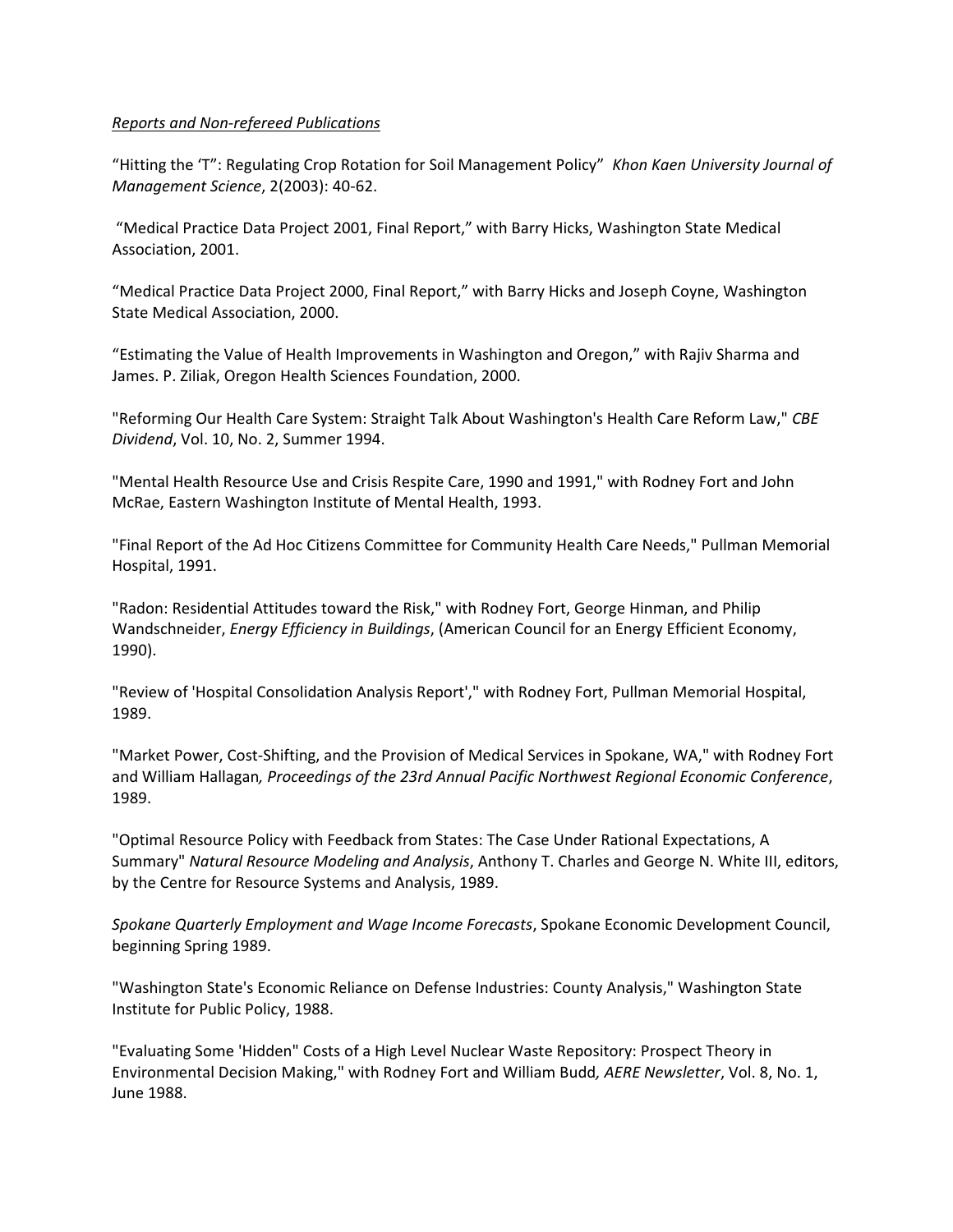"Understanding Washington State Unemployment: Can Policymakers Have an Impact?" with Greg Duncan and Duane Leigh, Washington State Legislature, 1987.

"Productivity and Soil Management for Maine Potato Farmers," with Douglas J. Lawrence, April, 1986.

"Economics of Soil Conservation: Efficiency vs. Equity," with Douglas Lawrence, *Proceedings of a Conference on the Economics of Soil Conservation*, Department of Agriculture, New Brunswick, Canada, 1986.

"Risk of Economic Loss Due to Failure or Perceived Failure of a High Level Nuclear Waste Repository," with Rodney Fort and William Budd, Washington State Institute for Public Policy, 1986.

"Testing Exogeneity in an Intertemporal Utility Maximizing Model of Savings," with Phylis Isley, *Proceedings of the 1st Pacific Northwest Conference*, National Social Science Association, 1986.

"A Multiple Granger Causality Test in the Internal and External U.S. Dollar Markets," with Fred R. Kaen, *Proceedings of the 1st Pacific Northwest Conference*, National Social Science Association, 1986.

WSU Economic Forecast Model Predicts Higher Unemployment*" Puget Sound Business Journal*, January 14, 1985.

"Econometric Model of the Aroostook County, Maine Potato Market," with Douglas Lawrence, Soil Conservation Service, 1985.

*Economic Forecasts for the State of Washington*, College of Business and Economics, Washington State University, Quarterly Reports, 1984-1986.

"The Assessment of the Patient Appointment System," Analytic Services Inc., 1978.

"A Macro-Level Model of the Military Health Care System," Analytic Services Inc., 1978.

"Regional Allocation of Health Care Resources," Leonard Davis Institute of Health Economics, University of Pennsylvania, 1977.

#### *Teaching Publications*

*Study Guide to Accompany Microeconomics by Katz and Rosen*, McGraw Hill, 1998.

*Instructor's Manual for Microeconomics by Katz and Rosen*, McGraw Hill, 1998.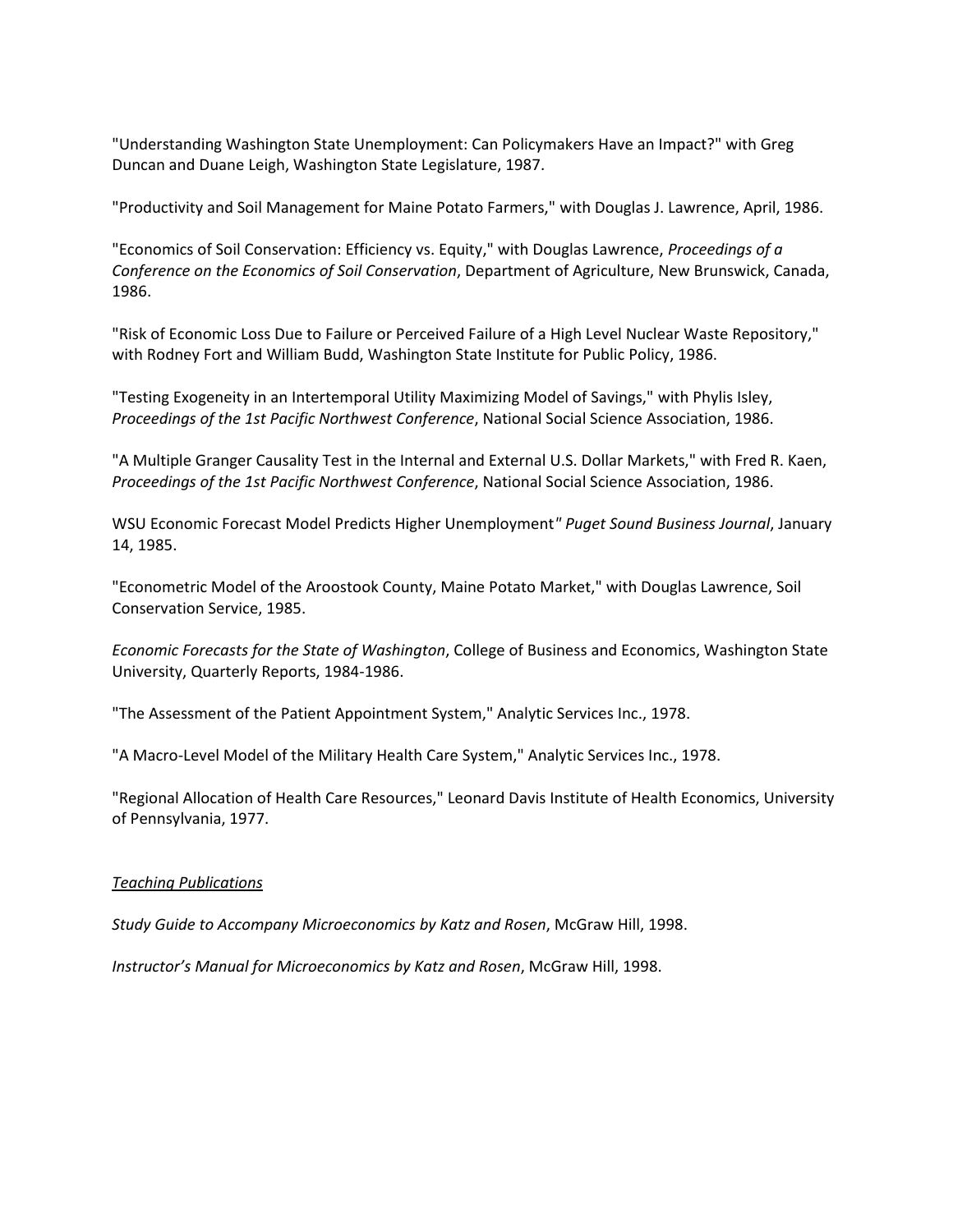# *GRANTS AND FUNDING (BY TYPE)*

# *I. External Research Funding*

National Institutes of Health, 2009 (Development of Econome1ric Models for Improved Estimation of Prevention Program) with Laura Hill. \$396,053.

Washington State Medical Association, 2001 (Medical Practice Data Project 2001) with Barry Hicks. \$38,000.

University of Washington and Washington State Department of Social and Health Services, 2000 (Primary Care Provider Study) with Barry Hicks. \$17,972.

Washington State Medical Association, 2000 (Medical Practice Data Project 2000) with Barry Hicks and Joe Coyne. \$34,093.

Oregon Health Sciences Foundation, 2000 (Estimating the Value of Health Improvements in Washington and Oregon) with Rajiv Sharma and James. P. Ziliak, \$23,000.

The Washington Institute for Mental Illness Research and Training, 1992 (Benefit-Cost Analysis of Crisis Respite Care at the Spokane Community Mental Health Center) with Rodney Fort. \$14,850.

Spokane Economic Development Council, 1988-89 (Forecasting Model for Spokane), with Fred Inaba. \$10,000.

Resources for the Future, 1988-89 (The Cost of Discretionary Policy: Empirical Analyses of Natural Resource Markets). \$30,000.

National Science Foundation, 1986-88 (Behavioral Models of Soil Management Decisions: Econometric Analysis and Policy Development). \$45,000.

Washington State Institute for Public Policy Studies, 1986 (Risk of Economic Loss Due to Failure or Perceived Failure of A High-Level Nuclear Waste Repository) with Rodney Fort and William Budd. \$5000.

Soil Conservation Service, 1984-86 (Econometric Model for the Aroostook County, Maine Cropland Management Study). \$32,000.

#### *II. Internal Research Funding*

WSU Boeing Grant, 1997 (Virtual WSU Teaching of Econ 101 and Econ 102: Economics Principles in an Asynchronous Format), with Joerding and Fort. \$25,000.

College of Business and Economics, Washington State University, 1996 (Linking the Multimedia Classroom and the Internet for Principles of Economics). \$5000.

Washington State University Office of the Vice Provost for Human Relations and Resources, 1994 (Integrating Diversity into the Curriculum - Differential Effects of Macroeconomic Policy). \$1000.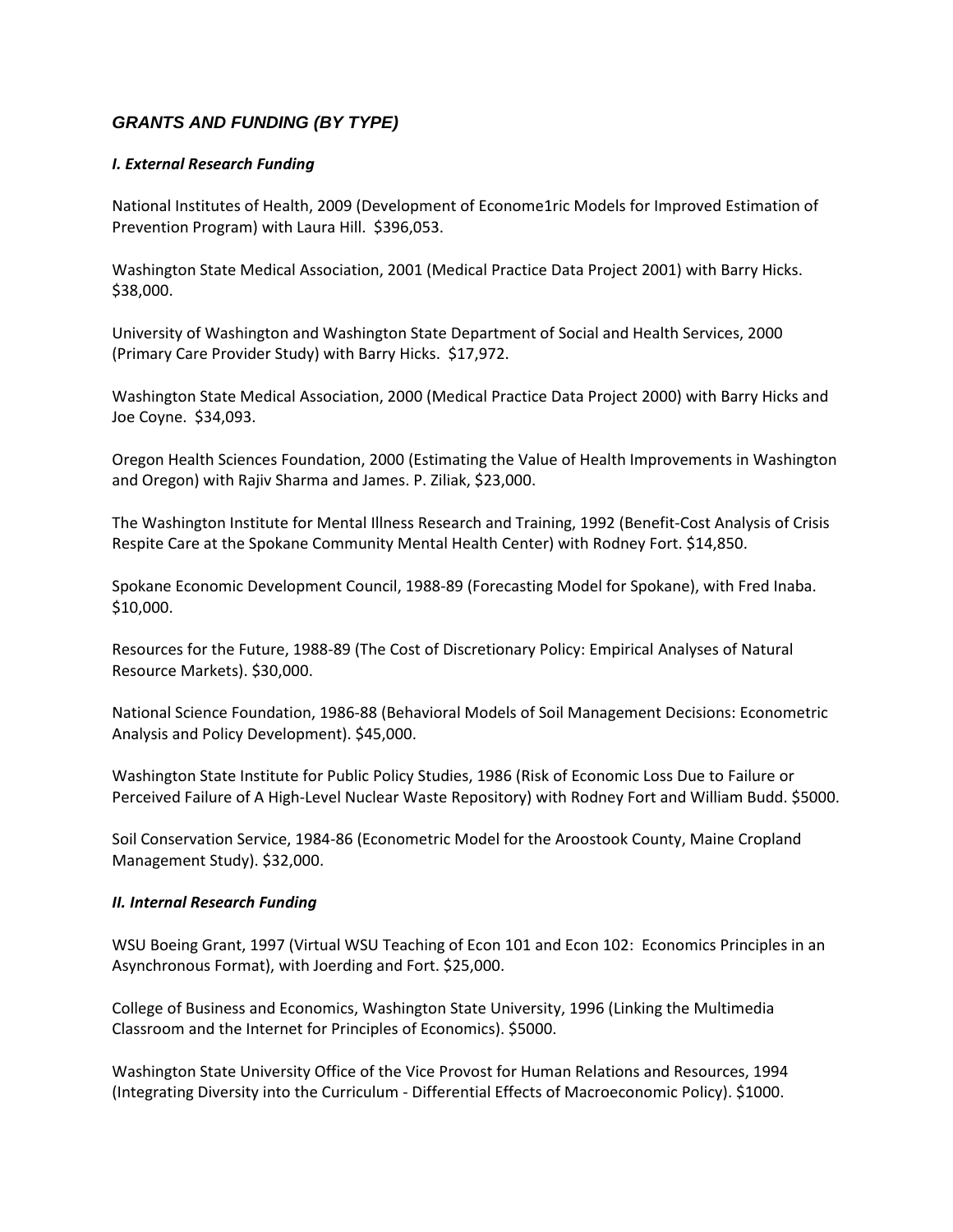Washington State University Office of Grants and Research Development, 1989 (The Economics of Health Care Provision). \$3000.

Washington State University Office of Grants and Research Development, 1986 (Behavioral Models of Soil Management Decisions). \$3000.

Washington State University Office of Grants and Research Development, 1984 (Multiple Species Regulation in an Open Access Fishery). \$10,000.

# *III. External Travel Support*

Fullbright Senior Specialist, 2003, (Khon Kaen University Faculty of Management, Thailand). \$5500.

Fulbright Senior Specialist, 2003 (Warsaw University Department of Economics, Poland). \$4900.

Centers for Disease Control, 2000 (Invited and sponsored participant in workshop on "The costs of antimicrobial resistance in healthcare settings,"). \$2500.

# *IV. Internal Travel Support*

Internationalization Mini-grant, International Programs, Washington State University, 2002 (Role of Health Systems in Economic Development). \$500.

Boeing Travel Grant, College of Business and Economics, Washington State University, 2001 (Research Programs with Universities in Thailand). \$2000.

Boeing Travel Grant, College of Business and Economics, Washington State University, 2000 (Joint Educational and Research Programs with universities in Thailand). \$2000.

# *EDITORIAL DUTIES*

*Economic Inquiry, Co-Editor International Economics and Finance Journal, Editorial Board Review of Development and Cooperation, Editorial Board*

# *REFEREEING (selected)*

| <b>Review of Economics and Statistics</b>       | <b>National Science Foundation</b> |
|-------------------------------------------------|------------------------------------|
| <b>Applied Economics</b>                        | Journal of Business and Economics  |
| Journal of Health Economics                     | Review of Business and Economics   |
| <b>Health Economics</b>                         | <b>Dynamics and Control</b>        |
| <b>Health Care Management Science</b>           | Journal of Forensic Economics      |
| Berkeley Electronic Journals in Policy Analysis | Journal of Legal Economics         |
| The Eastern Economic Journal                    | Journal of Managed Care            |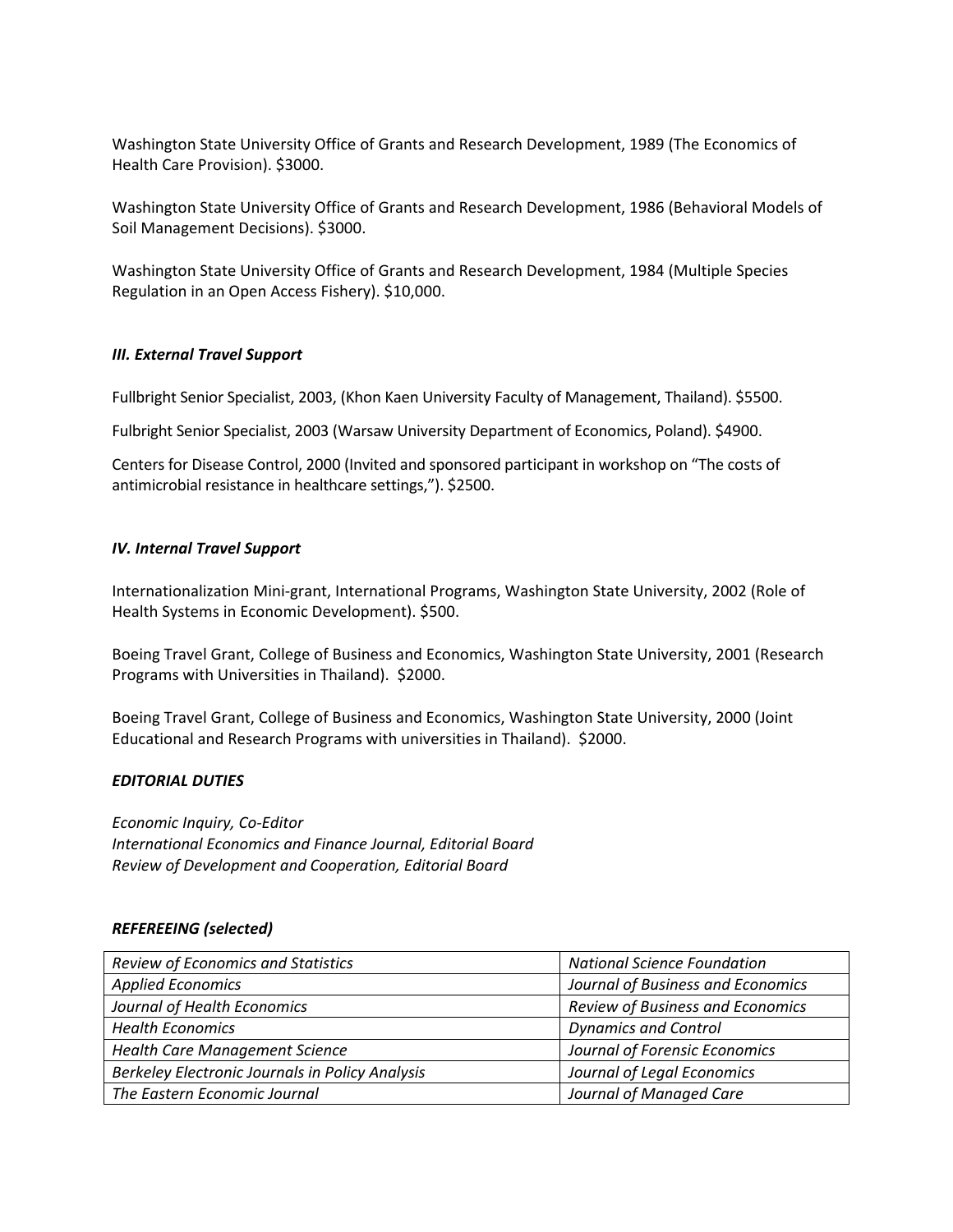| <b>Health Services Research</b>                   | Journal of Regional Science        |
|---------------------------------------------------|------------------------------------|
| <b>BioMed Central Health Services Research</b>    | Journal of Sports Economics        |
| International Economics and Finance Journal       | <b>Energy Journal</b>              |
| Journal of Environmental Economics and Management | <b>Health Policy</b>               |
| Midwestern Journal of Business and Economics      | <b>Natural Resource Modeling</b>   |
| Journal of Economic Education                     | <b>Social Science and Medicine</b> |
| Regional Science and Urban Economics              | McGraw Hill                        |
| The Journal of Industrial Economics               | <b>Dryden Press</b>                |

# *HONORS*

Washington State University Sahlin Faculty Excellence Award for Leadership, 2011-12.

Washington State University University Honor's College Outstanding Thesis Advisor, 2011.

Distinguished Paper Award in Economics, MBAA International Conference, March 2010, for "Patients' perceptions and treatment effectiveness: A reassessment using generalized maximum entropy," with Dan Friesner and Sean Murphy.

Dean's Excellence Fellow, 2003, 2004.

Inductee, Hall of Honor, John P. Stevens High School, 2002.

Listed in *Who's Who in Science and Engineering*, 2003.*Who's Who in America*, 2002-present.

Invited and sponsored participant in Centers for Disease Control workshop on "The costs of antimicrobial resistance in healthcare settings," 2000.

Anbar Electronic Intelligence Citation of Excellence for Research Implications for the paper "Predictors of HMO Efficiency," with Melissa Ahern, et. al. *Applied Economics*, 28(1996): 1381-1390.

MBA Teacher of the Semesters, Fall 1984.

# *STATE AND PUBLIC SERVICE*

Board Member, Washington State Institute for Public Policy, 2005-present.

Board Member, Student Book Corporation, Pullman, WA, 2010-present

Special Emphasis Panel, Centers for Disease Control, 2004, 2010, 2011.

Boy Scout Leader, Assistant Scoutmaster and Merit Badge Counselor, 1999-present.

Volunteer at Pullman High School, teaching calculus, school year 2001-02.

Commissioner, Whitman County Hospital District 1A, dba Pullman Memorial Hospital, 1992 - 1999. Board President, 1993 - 1995.

Co-Chair, Citizens for Pullman Schools, 1991.

Chair, Ad Hoc Citizens Committee for Health Services Assessment, Pullman Memorial Hospital, 1990-91.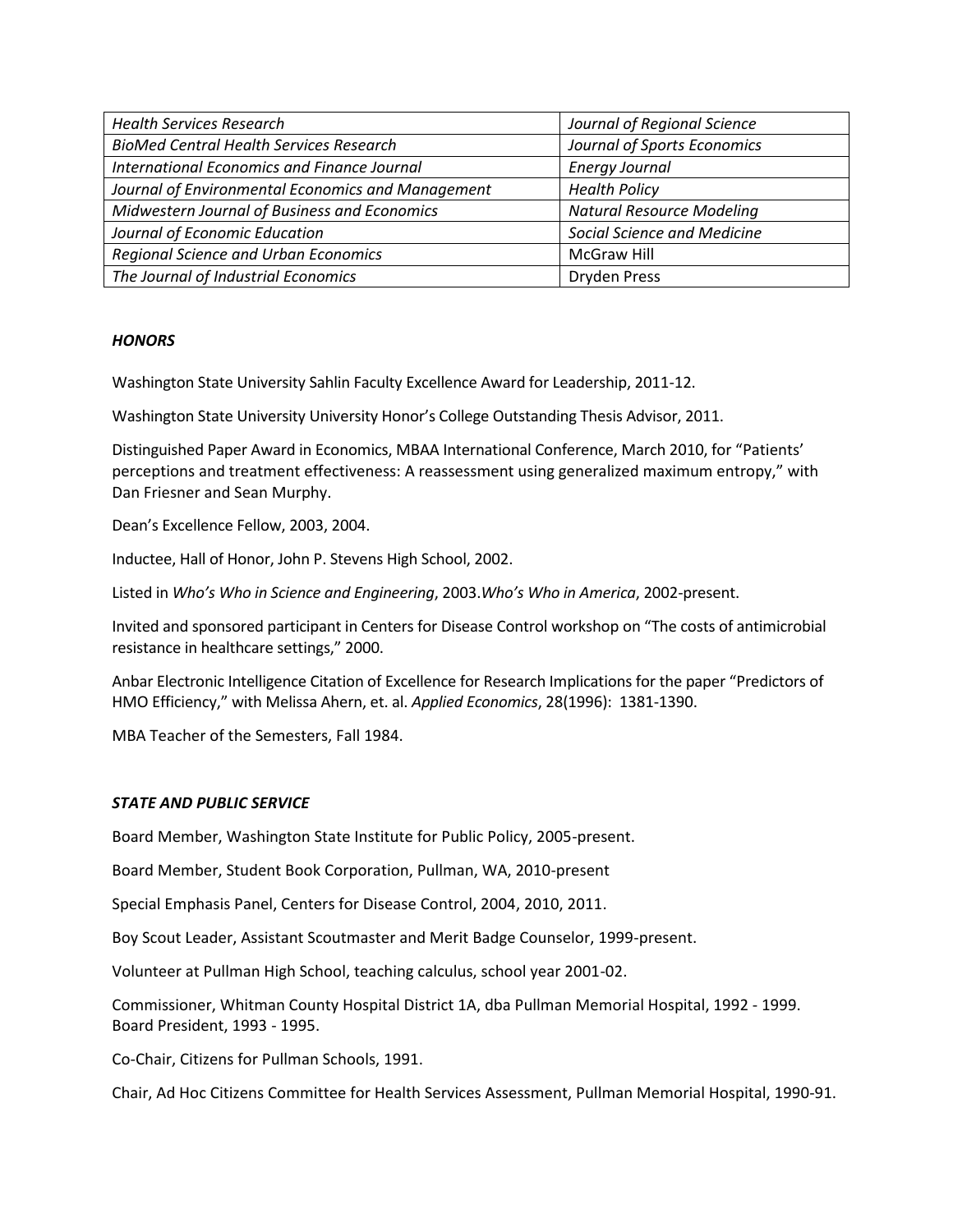Governor's Oversight Subcommittee for HRSA HIV/AIDS Rural Planning Grant, State of Washington, 1990-91.

#### *UNIVERSITY LEADERSHIP AND SERVICE (since 1990)*

President's Honorary Degree Committee, 2015-present. Faculty Status Committee, 2014-present. Faculty Senate Executive Committee, 2013-present. Faculty Senate Steering Committee, 2011-present. Chair, Faculty Senate, 2013-14. Chair-elect, Washington State University Faculty Senate, 2012-13. President's Ad Hoc Committee on Tuition, 2011-2012. Interim Director, School of Economic Sciences, January to August 2011. Associate Director, School of Economic Sciences, 2004-2010. Chair, Department of Economics, 2003-2004. Graduate Program Director, Department of Economics, 1994-2003. Faculty Senate Budget Committee, 2006-2012, Chair 2008-2011. President's Ad Hoc Committee on Faculty Salaries, 2009-2010. President's Ad Hoc Committee on Economic Crisis, 2008. Advisory Board, Cancer Research and Education Center, 2007-2009. Chair, Faculty Senate Committee on Salaries, 2003-2004. Economics-Agricultural Economics Merger Committee, 2003-2004. Faculty Senator, 2003-2004. Faculty Senate Steering Committee, 1999-2001, 2008-present. College of Business and Economics College Council, 2003. Faculty Senate Graduate Studies Committee, 2000-2002. Chair 1999-2001. Fiscal Integrity Subcommittee for the NCAA Certification Self-Study, 2002. Faculty Status Committee, 1999-2000. President's Services and Activities Fee Committee, 1999-2000. Provost's Council on Undergraduate Excellence, 1998-1999. Graduate Student Appeals Committee, 1998-1999.